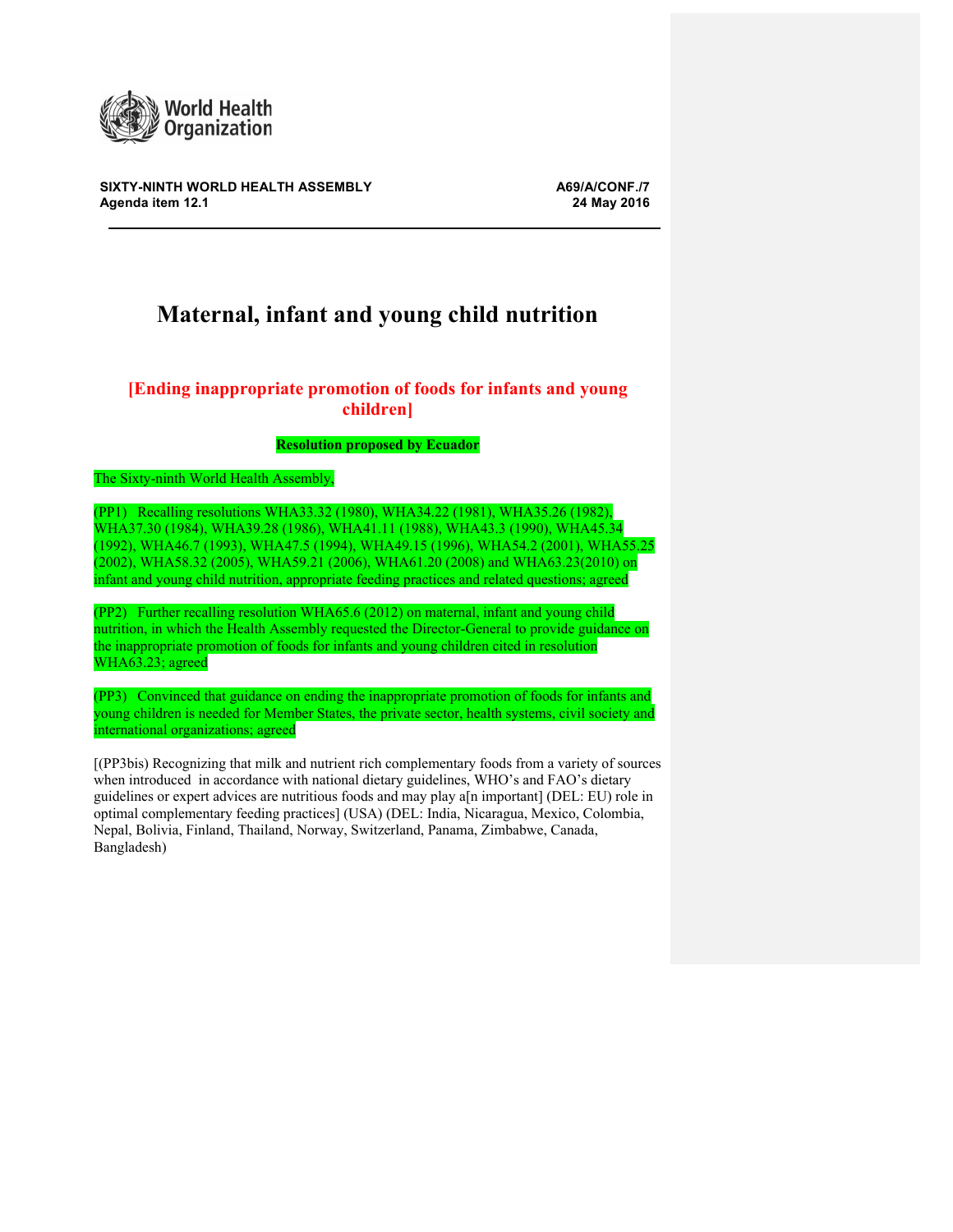[(PP3ter) Recognizing that the Codex Alimentarius [Commission is an intergovernmental body which is the principal organ of the FAO/WHO food standards program and that the] (India) is the appropriate body for establishing the international standards on food products, and that [reviews of] (DEL India) Codex standards and guidelines should [be in line with all WHO guidelines and recommendations, including the international code of marketing of breast milk substitutes and subsequent relevant WHA resolutions] (India) have regard to the WHO guidance recommendations] (New Zealand, EU, Guatemala, UK) [DEL: Mexico, Nicaragua, Nepal, Bolivia, Panama, Thailand, India, Bangladesh)

#### **OR**

[(PP3ter) Considering that the Codex Alimentarius Commission is the appropriate body for establishing the international standards on food products based on the scientific advice of FAO and WHO as a primary source] (Canada)

## **OR**

[(PP3ter) Acknowledging that the Codex Alimentarius Commission plays a pivotal role in providing guidance to Member States on the proper regulation [, for the safety and security] (Mexico) of foods, including foods for infants and young children] (Zimbabwe, Bolivia, Nicaragua, Zambia)

(OP1) ENDORSES the technical guidance on ending the inappropriate promotion of foods for infants and young children (Support: Nepal, India, Nicaragua, Bolivia, Haiti, Mexico, Panama, Indonesia, Bangladesh, Ecuador, Switzerland, Canada, Botswana, Finland, Colombia, Zimbabwe, Norway, Thailand)

(OP2) URGES [INVITES] (USA) (DEL: Zimbabwe, Nepal, Nicaragua, Thailand, Panama, Bolivia, Haiti, India, Tchad, Bangladesh, Indonesia, Canada, Ecuador, Colombia, Mexico, Botswana) Member States<sup>12</sup>: [, as appropriate to national context] (Canada, USA, Australia, UK, China, Guatemala)

(OP2.a) to [take all necessary measures to implement] (DEL:USA) [draw from] (USA) (DEL: Jamaica) [take all necessary measures for the implementation of the] (Jamaica) guidance recommendations on ending the inappropriate promotion of foods for infants and young children, [as a minimum requirement] (DEL: Australia, USA, Canada, Guatemala, Jamaica, Japan), (RETAIN: India, Nepal, Haiti) [as appropriate] (USA, Guatemala, Canada, Jamaica, Japan) (DEL: Zimbabwe, India) [as a minimum requirement as appropriate] (Zimbabwe, Nicaragua,) while taking into account existing legislation and policies, [and international obligations] (USA, Canada, Jamaica, Guatemala, Australia). [Retain original text] (Mexico, Bolivia, Nepal, Thailand, Panama, Brazil, Colombia, Ecuador, Bangladesh, Zimbabwe)

 

BRANCA, Francesco 3/5/16 15:41 **Deleted:** 

<sup>&</sup>lt;sup>1</sup> and, where applicable, regional economic integration organizations

<sup>2</sup> taking into account the context of federated states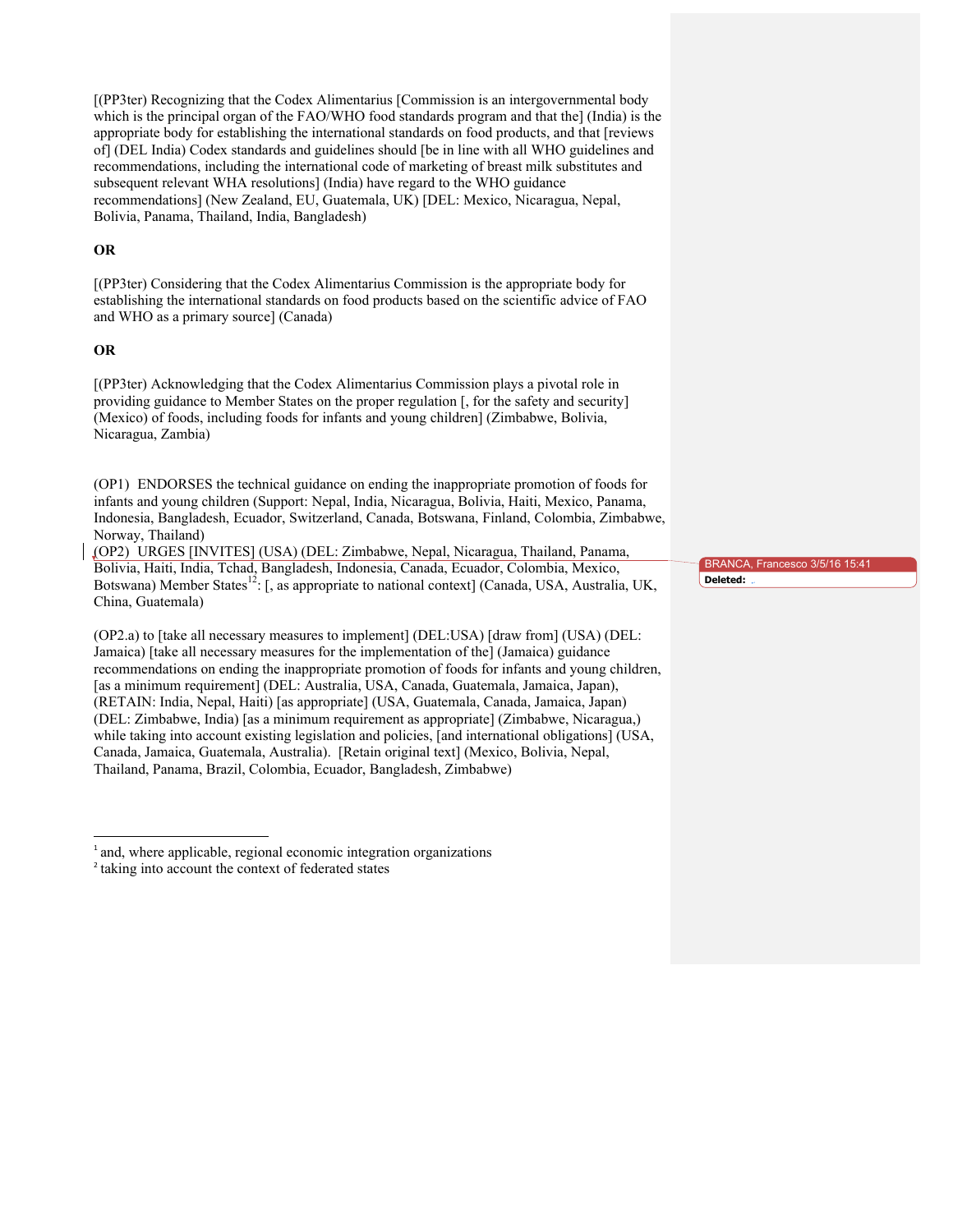(OP2.b) to establish a system for monitoring, [and] (USA) evaluating [actions to address] (USA) [and, as appropriate to national context, enforcing the implementation of the guidance recommendations on ending] (DEL:USA, New Zealand, Guatemala, Japan) the inappropriate promotion of foods for infants and young children, (Retain initial text: Ecuador, Haiti, Norway, Switzerland, Panama, Thailand, Bolivia, India)

[(OP2.bbis) to end inappropriate promotion of food for infants and young children, and to promote policy, social and economic environments that enable parents and care givers to make well informed infant and young child feeding decisions and further support appropriate feeding practices by improving health and nutrition literacy; agreed

(OP2.bter) to continue their efforts to implement the international code of marketing of breast milk substitutes; agreed [and WHO set of recommendations on the marketing of foods and nonalcoholic beverages to children] (New Zealand, Guatemala)

(OP2.c) to [continue to] (Australia) implement the WHO set of recommendations on the marketing of foods and non-alcoholic beverages to children], and to adopt a comprehensive approach to implementation of those recommendations, [including through legislation, and other types of regulations [paying particular attention to ensuring that settings where infants and young children gather are free from all forms of marketing of foods that are high in saturated fats, transfatty acids, free sugars, or salt]] (DEL: Chair, Norway, Canada, Guatemala); (DEL: Thailand) (DEL ALL: USA, Canada)

(OP3) CALLS UPON manufacturers and distributors of foods for infants and young children to [work with Member States to] (USA) end all forms of inappropriate promotion [by fully implementing the recommendations] (DEL:USA) [as] (USA) set forth in the guidance [recommendations] (USA, Guatemala). [on ending the inappropriate promotion of foods for infants and young children, [irrespective of whether the recommendations have been transposed into national and/or regional legislation]] (DEL: USA, Guatemala), (Retain original text: India, Tchad, Norway, Thailand, Zimbabwe, Bolivia, Switzerland, Panama, Ecuador, Finland)

(OP4) CALLS UPON health care professionals to fulfil their essential role in providing parents and other caregivers with information and support on optimal infant and young child feeding practices, acknowledging specific individual nutritional needs of children<sup>34</sup> [as set forth in the guidance recommendations.] (USA) , and to implement the recommendations set forth in the guidance on ending the inappropriate promotion of foods for infants and young children, irrespective of whether the recommendations have been transposed into national legislation;

(OP5) CALLS UPON the media and creative industries [working with Member States to support efforts to end] (USA) [to ensure that their activities across all communication channels and media outlets, in all settings and using all marketing techniques comply with the

<u> 1989 - Johann Barn, mars eta bainar eta industrial eta erromana eta erromana eta erromana eta erromana eta e</u>

<sup>3</sup> WHO/UNICEF. Acceptable medical reasons for use of breast-milk substitutes, WHO, 2009 <sup>4</sup> [WHO Guiding Principles for feeding non breast fed Children 6-24 month of age, WHO, 2005, and PAHO, Guiding principles for complementary feeding of the breastfed child, WHO, 2003] (USA)